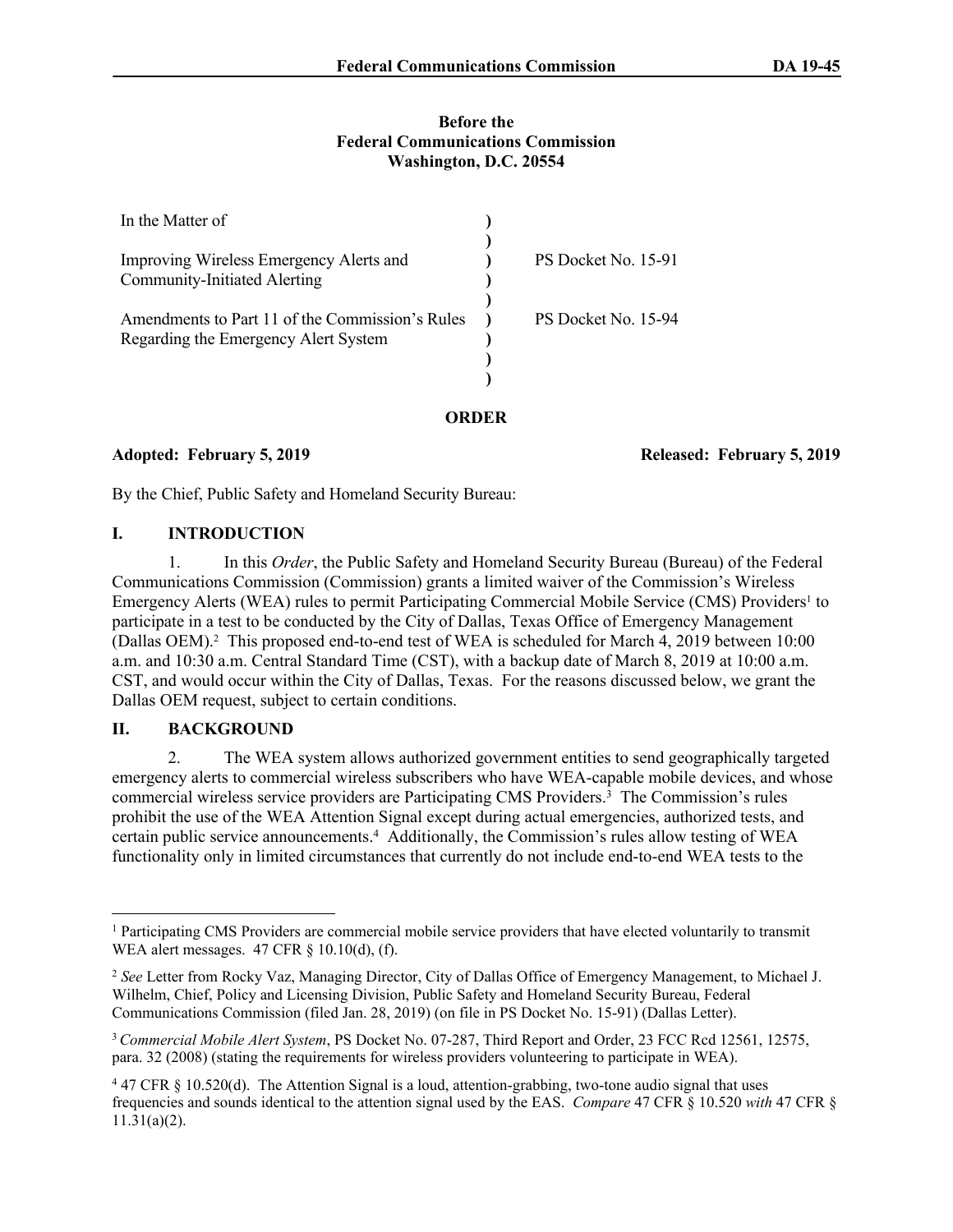public.<sup>5</sup> On November 1, 2016, the Commission adopted a *Report and Order* that amends the WEA testing rules to permit emergency managers to conduct end-to-end WEA tests to the public, to assess how WEA is working within their jurisdictions.<sup>6</sup> The rules allowing such tests will not be effective until May 1, 2019.<sup>7</sup>

3. The Dallas Letter requests a waiver of the Commission's rules to allow Participating CMS Providers to participate in a WEA test on Monday, March 4, 2019, with a backup date of Friday, March 8, 2019.<sup>8</sup> The Dallas Letter notes that the City of Dallas faces a "wide variety" of hazards, including tornados, emergencies at chemical facilities, or law enforcement activity, that could impact residents and visitors to the city and thus requests a waiver to conduct a test to "ensure that the WEA system will work during such emergencies."<sup>9</sup> According to the Dallas Letter, as demonstrated by recent events in Hawaii and California, it is essential that the public be familiar with WEA and, similarly, that emergency managers be proficient in initiating a WEA message before an actual emergency necessitates its use.10 Therefore, the Dallas Letter asserts that "it is imperative to test the system now, rather than wait until May 2019 for the FCC's end-to-end testing rules to become effective."11 The Dallas Letter also states that it has conducted a successful test of WEA using FEMA's Integrated Public Alert and Warning System (IPAWS) Lab and will conduct an additional IPAWS Lab test prior to March 4, 2019.<sup>12</sup>

4. The proposed Dallas WEA test on March 4, the first live test of the WEA system in Dallas, would distribute the WEA test message to a targeted polygon encompassing the Central Business District in Dallas, Texas.13 According to the Dallas Letter, the Central Business District polygon includes cell towers for all major wireless providers and should provide Dallas OEM with enough test message recipients to gauge delivery success via a survey following the test.14 The proposed WEA test message to be delivered to mobile devices would be: "This is a test of City of Dallas Wireless Emergency Alerts. No Action is required."<sup>15</sup> Dallas OEM does not intend this test to substitute for other scheduled tests.<sup>16</sup>

*Id.* at 11161, 11165, paras. 79, 85 (stating that the deadline for state and local testing is 30 months after the rule's publication in the Federal Register); *Federal Communications Commission, Wireless Emergency Alerts, Amendments to Rules Regarding the Emergency Alert System,* 81 Fed. Reg. 75710 (Nov. 1, 2016) (establishing the date of Federal Register publication).

8 Dallas Letter at 1.

 $10$  *Id*.

<sup>11</sup> *Id.*

 $12$  *Id.* 

- <sup>13</sup> *Id*.
- <sup>14</sup> *Id*.
- <sup>15</sup> *Id*.

<sup>5</sup> 47 CFR § 10.350. Specifically, the Commission's rules require Participating CMS Providers to participate in monthly tests initiated by the Federal Emergency Management Agency (FEMA) and in periodic tests of WEA's C-Interface. *Id.*

<sup>6</sup> *Wireless Emergency Alerts; Amendments to Part 11 of the Commission's Rules Regarding the Emergency Alert System*, Report and Order and Further Notice of Proposed Rulemaking, 31 FCC Rcd 11112, 11154-11157, paras. 65- 68 (2016) (*WEA R&O*).

<sup>9</sup> *Id*. Dallas OEM conveyed to Bureau staff that the July 7, 2016 police shootings in downtown Dallas are an example of a type of emergency that could impact the area where the March 4 WEA test will be conducted. *See* F. Brinley Bruton, et al., *Dallas Police 'Ambush': 12 Officers Shot, 5 Killed During Protest*, NBC NEWS, (Jul. 7, 2016, updated Jul. 8, 2016, 9:11 a.m. EDT), [https://www.nbcnews.com/storyline/dallas-police-ambush/protests-spawn](https://www.nbcnews.com/storyline/dallas-police-ambush/protests-spawn-cities-across-u-s-over-police-shootings-black-n605686)[cities-across-u-s-over-police-shootings-black-n605686.](https://www.nbcnews.com/storyline/dallas-police-ambush/protests-spawn-cities-across-u-s-over-police-shootings-black-n605686)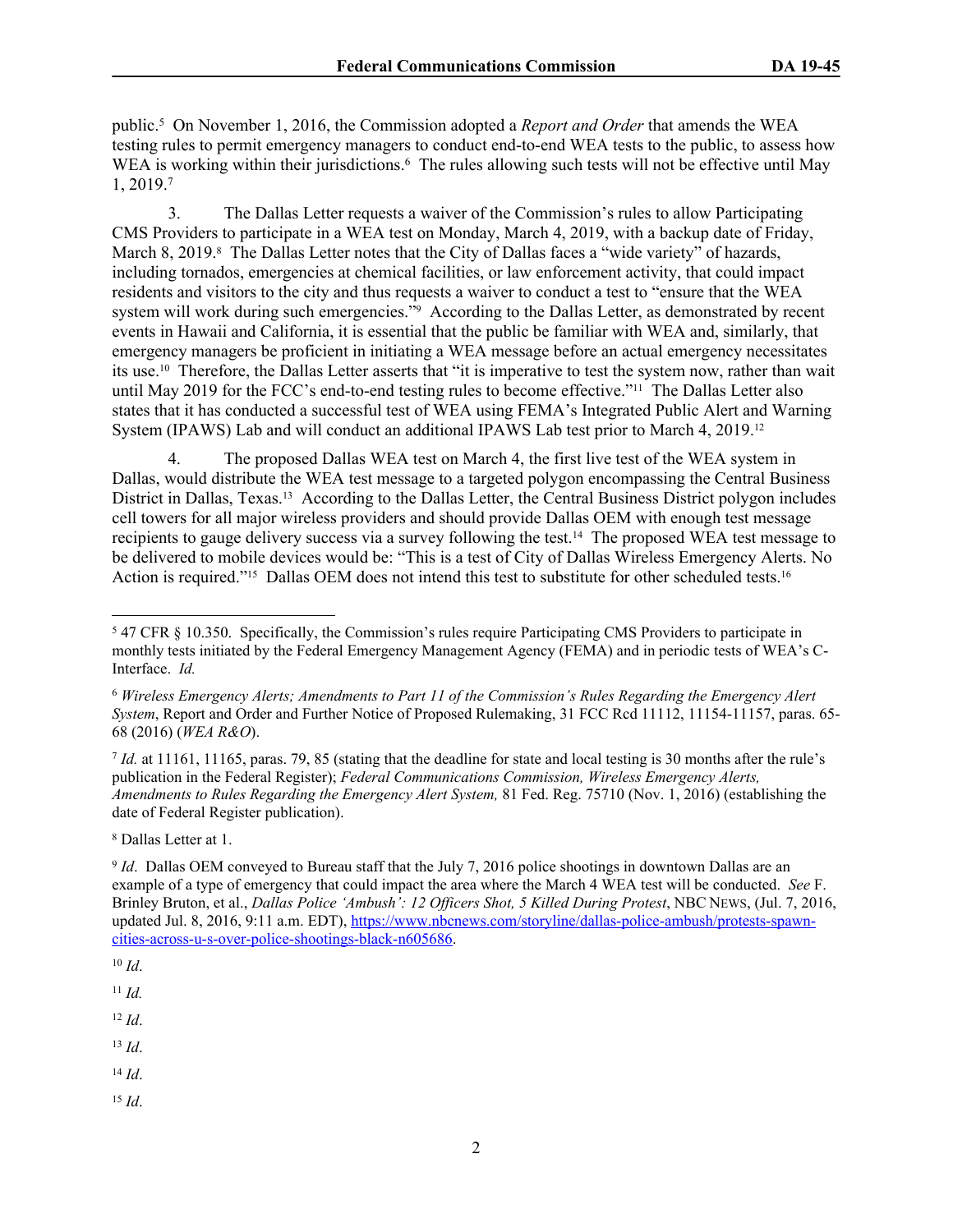5. To ensure public understanding of the function and utility of WEA, and increase awareness that the March 4<sup>th</sup> WEA message is only a test, Dallas OEM is developing a multimedia public announcement advertisement and marketing plan.17 Among other things, Dallas OEM has already taken steps to conduct outreach surrounding the test, including a region-wide briefing to emergency management partners on October 11, 2018 and coordination with Participating CMS Providers in the region, and will conduct a secondary briefing on February 11, 2019.18 According to the Dallas Letter, Dallas OEM will share the plan with Public Information Officers in surrounding jurisdictions for distribution to all media outlets in the Dallas-Fort Worth area, including daily newspapers, radio and television outlets, and social media.19 Additionally, Dallas OEM will coordinate information about the test with emergency authorities in and surrounding the City of Dallas, including first responder organizations such as fire and police agencies and 911 public safety answering points (PSAPs).20 Due to the density of jurisdictions bordering the city and its wide geographic coverage, Dallas OEM anticipates that some members of the public from neighboring jurisdictions may receive the WEA test message and has addressed that possibility in its outreach materials.<sup>21</sup>

## **III. DISCUSSION**

6. A provision of the Commission's rules "may be waived by the Commission on its own motion or on petition if good cause therefor is shown."<sup>22</sup> The Commission may find good cause to extend a waiver, "if special circumstances warrant a deviation from the general rule and such deviation will serve the public interest."<sup>23</sup> We conclude that there is good cause to grant the Dallas OEM waiver request for the WEA end-to-end test.

7. We are persuaded by Dallas OEM that the proposed WEA test will help educate the public about WEA and improve the proficiency of emergency managers in the use of WEA before the initiation of an actual alert during an emergency.<sup>24</sup> We are also persuaded that the proposed end-to-end test of WEA has value now, as opposed to after May 1, 2019, because it would help ensure that WEA can be effectively deployed to targeted areas within the city during an emergency in light of the various emergencies such as severe weather or law enforcement activity that may impact life, safety, and property in the City of Dallas. Accordingly, we conclude that limited waiver of the Commission's WEA rules is warranted and in the public interest to test in the City of Dallas.<sup>25</sup>

8. We observe, however, that the proposed Dallas WEA test would not be in the public interest if it were presented in a manner that could lead the public to conclude that an actual alert is being

 $^{16}$  *Id*.

<sup>17</sup> *Id*. at 1-2.

- <sup>18</sup> *Id*. at 2.
- <sup>19</sup> *Id*.

<sup>20</sup> *Id*.

<sup>21</sup> *Id.*

<sup>22</sup> 47 CFR § 1.3.

<sup>23</sup> *See Northeast Cellular Telephone Co. v. FCC*, 897 F.2d 1164, 1166 (D.C. Cir. 1990) (*citing WAIT Radio v. FCC*, 418 F.2d 1153, 1159 (D.C. Cir. 1969), *aff'd*, 459 F.2d 1203 (1973), *cert. denied*, 409 U.S. 1027 (1972)).

<sup>24</sup> Dallas Letter at 1.

<sup>25</sup> This waiver does not extend to any other circumstances involving the broadcast or transmission of the WEA Attention Signal.

<sup>(</sup>Continued from previous page)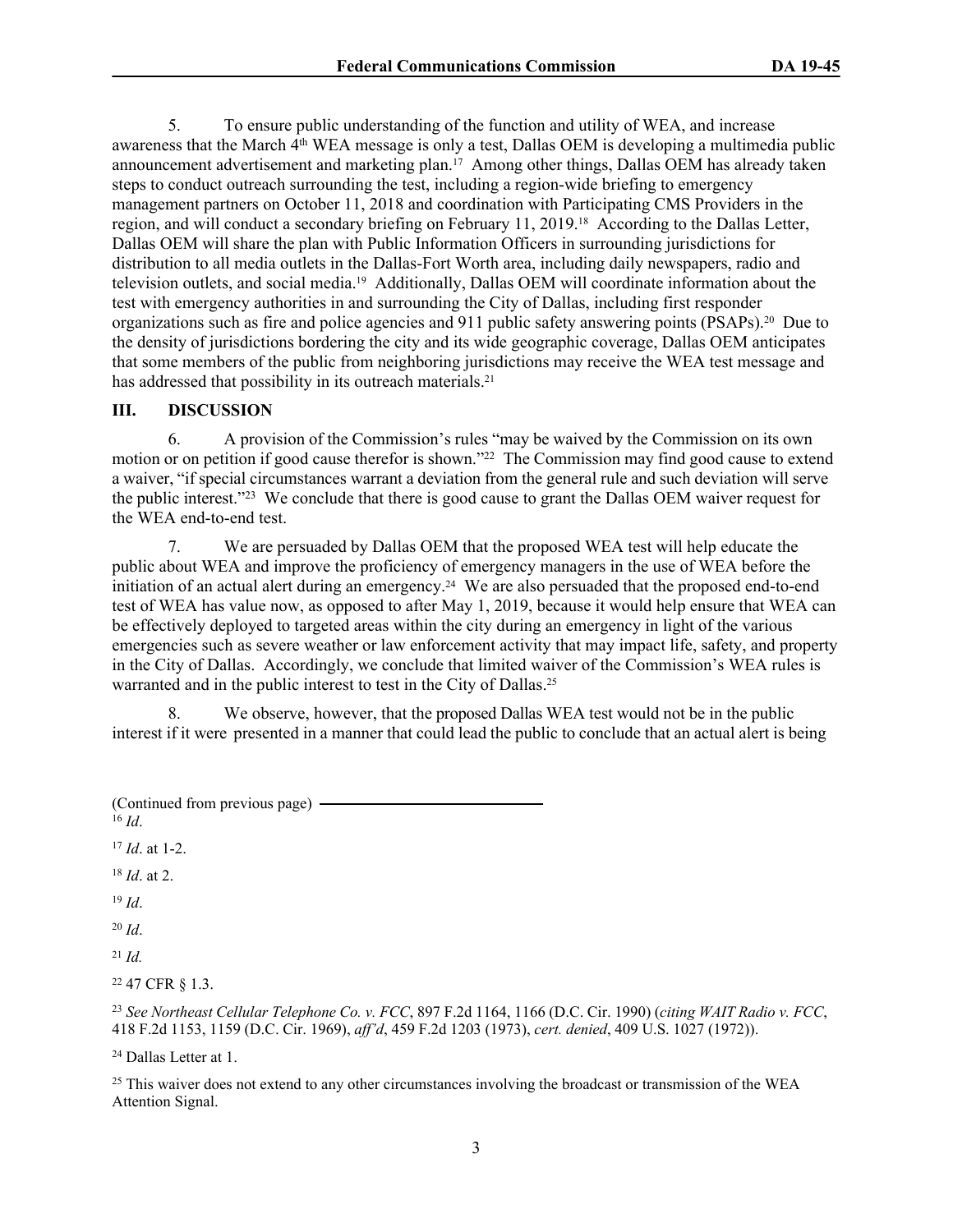transmitted, or would otherwise confuse the public.<sup>26</sup> We therefore condition this waiver upon the full implementation of the outreach plan described in the Dallas Letter, including outreach to the public, press, and relevant government agencies, and making clear that members of the public may receive multiple test messages.

9. We further condition this waiver to require that the test may only be conducted on March 4, 2019, as referenced in the Dallas Letter, or on the backup date of March 8, 2019, and may only be conducted for the purposes described therein. Specifically, the waiver is based on representations that:

> (1) this test is necessary to assess and validate the readiness and accuracy of the emergency warning system, plans and infrastructure, and ability of participants to disseminate emergency messages to the public;

(2) the Dallas OEM has notified, and will coordinate with, the relevant Participating CMS Providers and first responder organizations such as police and fire agencies and 911 PSAPs to ensure that they are aware of the test and can confirm to the public that the WEA message is a test;

(3) pre-test publicity efforts will include a comprehensive media campaign to ensure public understanding of the function and utility of WEA, which will be shared with Public Information Officers in the surrounding jurisdictions for distribution to all Dallas-Fort Worth media outlets, including daily newspapers and radio and television outlets, and posted on social media;

(4) use of "test" wording as described by the Dallas Letter will be used in the test message; and

(5) this test will not be a substitute for other scheduled tests of WEA.

10. We also require that the test and any post-test analysis and reports that Dallas OEM may conduct or cause to be produced, are done in a manner consistent with customers' expectations of privacy, confidentiality of Participating CMS Providers' network information, and the overall security of the WEA systems and infrastructure.<sup>27</sup> We encourage Dallas OEM to report its test results in electronic format to the Bureau. Finally, we encourage members of the public who wish to share feedback on their experience with the test to do so by filing them with the FCC's Public Safety Support Center at <https://www.fcc.gov/general/public-safety-support-center>.

<sup>&</sup>lt;sup>26</sup> For example, transmitting a WEA test message without first informing emergency responders, such as 911 call centers, and the public about the test, could predictably result in confusion or panic.

<sup>27</sup> *See* 47 U.S.C. § 222.